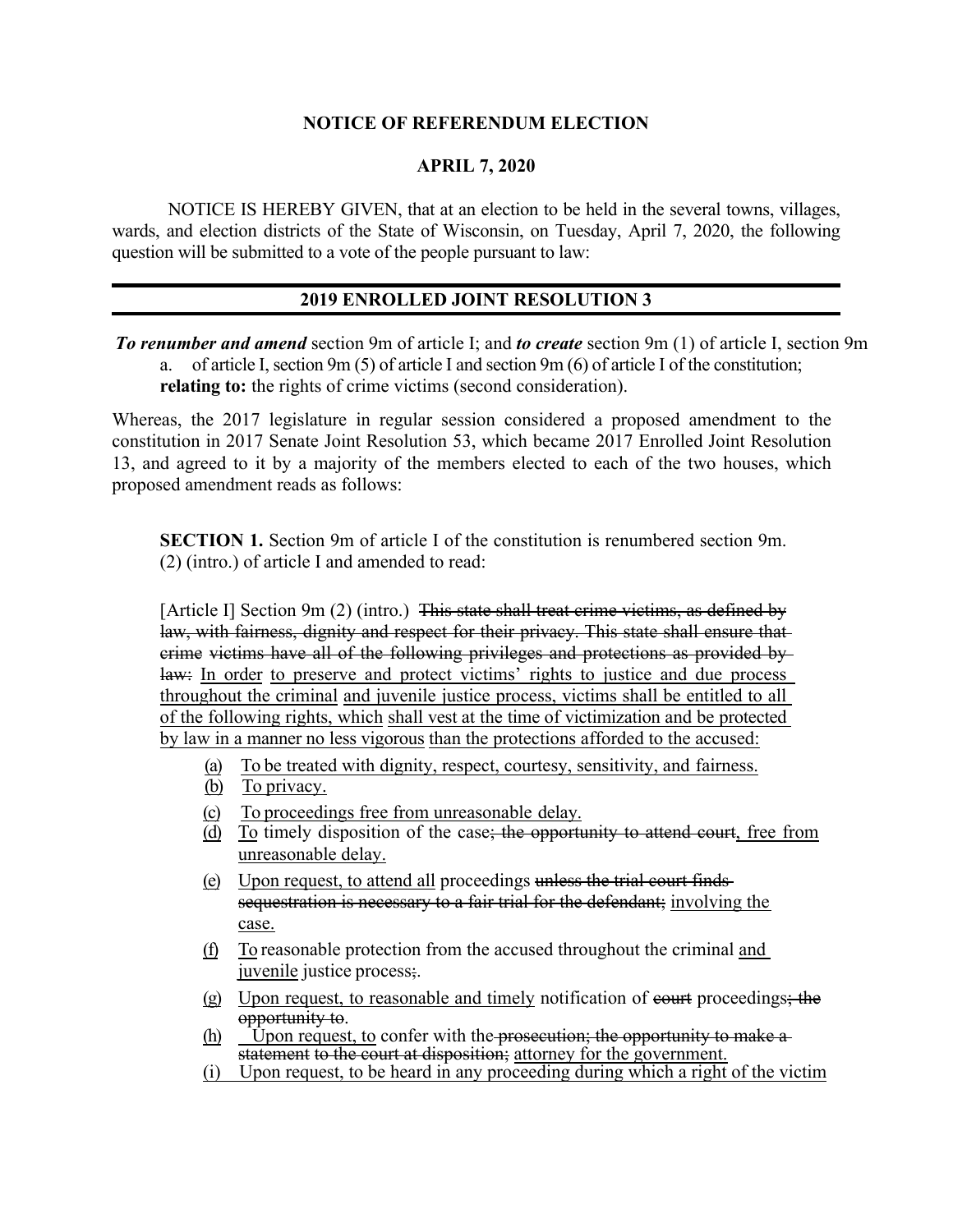is implicated, including release, plea, sentencing, disposition, parole, revocation, expungement, or pardon.

- (j) To have information pertaining to the economic, physical, and psychological effect upon the victim of the offense submitted to the authority with jurisdiction over the case and to have that information considered by that authority.
- (k) Upon request, to timely notice of any release or escape of the accused or death of the accused if the accused is in custody or on supervision at the time of death.
- (L) To refuse an interview, deposition, or other discovery request made by the accused or any person acting on behalf of the accused.
- 1. To full restitution; from any person who has been ordered to pay restitution to the victim and to be provided with assistance collecting restitution.
- 2. To compensation<del>; and</del> as provided by law.
- 3. Upon request, to reasonable and timely information about the status of the investigation and the outcome of the case and the release of the accused.
- 4. To timely notice about all rights under this section and all other rights, privileges, or protections of the victim provided by law, including how such rights, privileges, or protections are enforced.

(3) Except as provided under sub. (2) (n), all provisions of this section are self−executing. The legislature shall provide may prescribe further remedies for the violation of this section. Nothing in this section, or in any statute enacted pursuant to this section, shall limit any right of the accused which may be provided bylaw. and further procedures for compliance with and enforcement of this section.

**SECTION 2.** Section 9m (1) of article I of the constitution is created to read: [Article I]

Section 9m (1) (a) In this section, notwithstanding any statutory right, privilege, or protection, "victim" means any of the following:

1. A person against whom an act is committed that would constitute a crime if committed by a competent adult.

2. If the person under subd. 1. is deceased or is physically or emotionally unable to exercise his or her rights under this section, the person's spouse, parent or legal guardian, sibling, child, person who resided with the deceased at the time of death, or other lawful representative.

3. If the person under subd. 1. is a minor, the person's parent, legal guardian or custodian, or other lawful representative.

4. If the person under subd. 1. is adjudicated incompetent, the person's legal guardian or other lawful representative.

(b) "Victim" does not include the accused or a person who the court finds would not act in the best interests of a victim who is deceased, incompetent, a minor, or physically or emotionally unable to exercise his or her rights under this section.

**SECTION 3.** Section 9m (4) of article I of the constitution is created to read:

[Article I] Section 9m (4) (a) In addition to any other available enforcement of rights or remedy for a violation of this section or of other rights, privileges, or protections provided by law, the victim, the victim's attorney or other lawful representative, or the attorney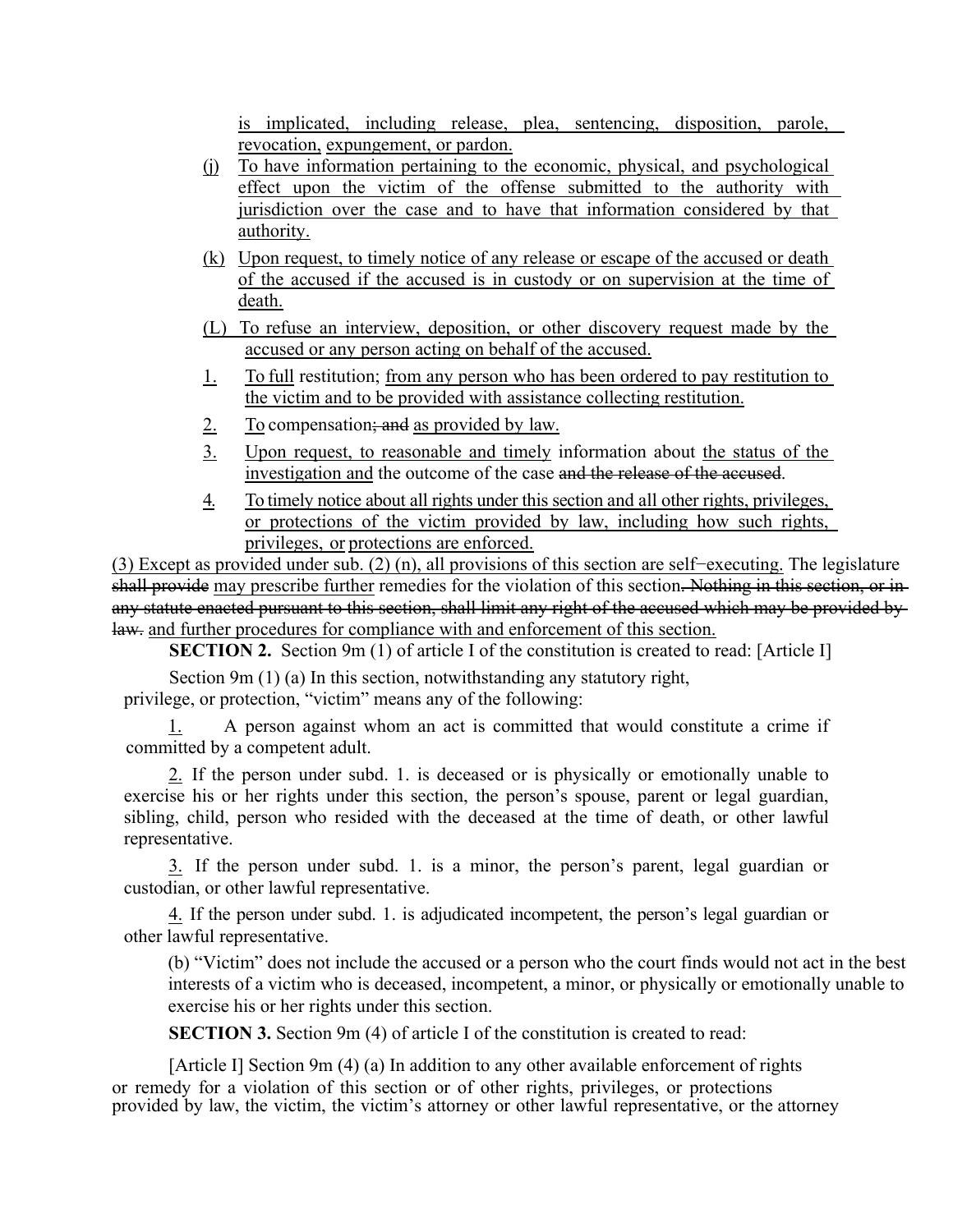for the government upon request of the victim may assert and seek in any circuit court or before any other authority of competent jurisdiction, enforcement of the rights in this section and any other right, privilege, or protection afforded to the victim by law. The court or other authority with jurisdiction over the case shall act promptly on such a request and afford a remedy for the violation of any right of the victim. The court or other authority with jurisdiction over the case shall clearly state on the record the reasons for any decision regarding the disposition of a victim's right and shall provide those reasons to the

victim or the victim's attorney or other lawful representative.

(b) Victims may obtain review of all adverse decisions concerning their rights as victims by courts or other authorities with jurisdiction under par. (a) by filing petitions for supervisory writ in the court of appeals and supreme court.

**SECTION 4.** Section 9m (5) of article I of the constitution is created to read: [Article I] Section 9m

(5) This section does not create any cause of action for damages against the state; any political subdivision of the state; any officer, employee, or agent of the state or a political subdivision of the state acting in his or her official capacity; or any officer, employee, or agent of the courts acting in his or her official capacity.

**SECTION 5.** Section 9m (6) of article I of the constitution is created to read: [Article I] Section 9m

(6) This section is not intended and may not be interpreted

to supersede a defendant's federal constitutional rights or to afford party status in a proceeding to any victim.

**SECTION 6. Numbering of new provisions.** If another constitutional amendment ratified by the people creates the number of any provision created in this joint resolution, the chief of the legislative reference bureau shall determine the sequencing and the numbering of the provisions whose numbers conflict.

*Now, therefore, be it resolved by the senate, the assembly concurring, That the foregoing* proposed amendment to the constitution is agreed to by the 2019 legislature; and, be it further

*Resolved, That* the foregoing proposed amendment to the constitution be submitted to a vote of the people at the election to be held on the first Tuesday in April 2020; and, be it further

*Resolved, That* the question concerning ratification of the foregoing proposed amendment to the constitution be stated on the ballot as follows:

**QUESTION 1:** "**Additional rights of crime victims.** Shall section 9m of article I of the constitution, which gives certain rights to crime victims, be amended to give crime victims additional rights, to require that the rights of crime victims be protected with equal force to the protections afforded the accused while leaving the federal constitutional rights of the accused intact, and to allow crime victims to enforce their rights in court?"

## **EXPLANATION**

The Wisconsin Constitution, article I, section 9m, currently provides that the state shall treat crime victims "with fairness, dignity and respect for their privacy." That provision also mandates that the state ensure that crime victims have certain "privileges and protections" relative to the accused and the criminal case. Separate from these constitutional provisions, chapter 950 of the Wisconsin Statutes provides a "bill of rights" for victims and witnesses of crimes.